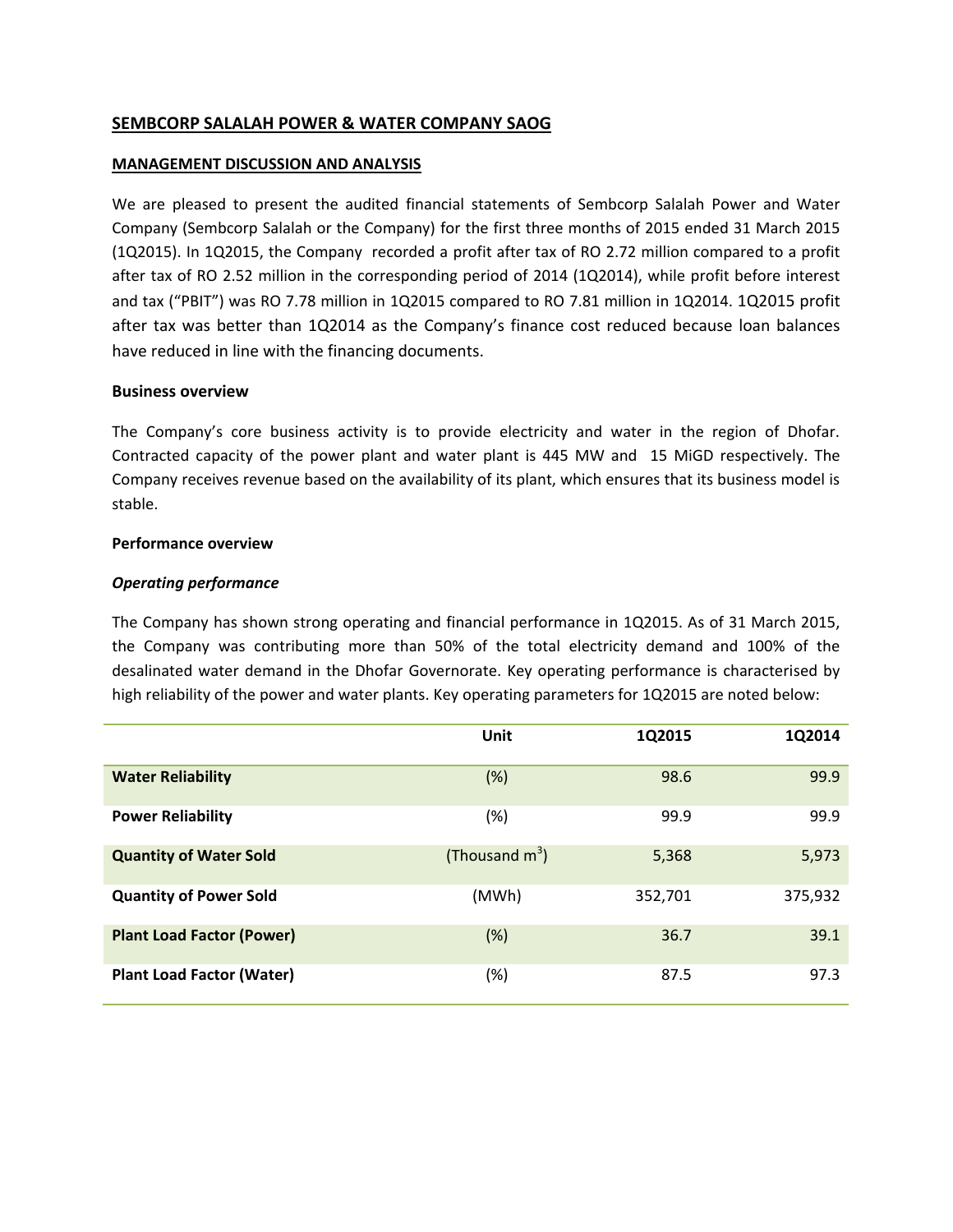### *Financial performance*



Key financial performance indicators are shown below:

1Q2015 profit after tax was better than 1Q2014 as the Company's finance cost reduced because loan balances have reduced in line with the financing documents. PBIT and Earnings Before Interest and Tax and Depreciation Allowance ("EBITDA") in 1Q2015 was lower mainly due to a non-recurring other income in 1Q2014 as a result of the settlement of past disputes with Oman Power and Water Procurement Company (OPWP).

# *1Q2015 Profit after tax*

Profit after tax increased from RO 2.52 million in 1Q2014 to RO 2.72 million in 1Q2015. The significant variances are elaborated in the following waterfall chart.



A brief analysis and characteristics of the major components of the profit or loss is presented below: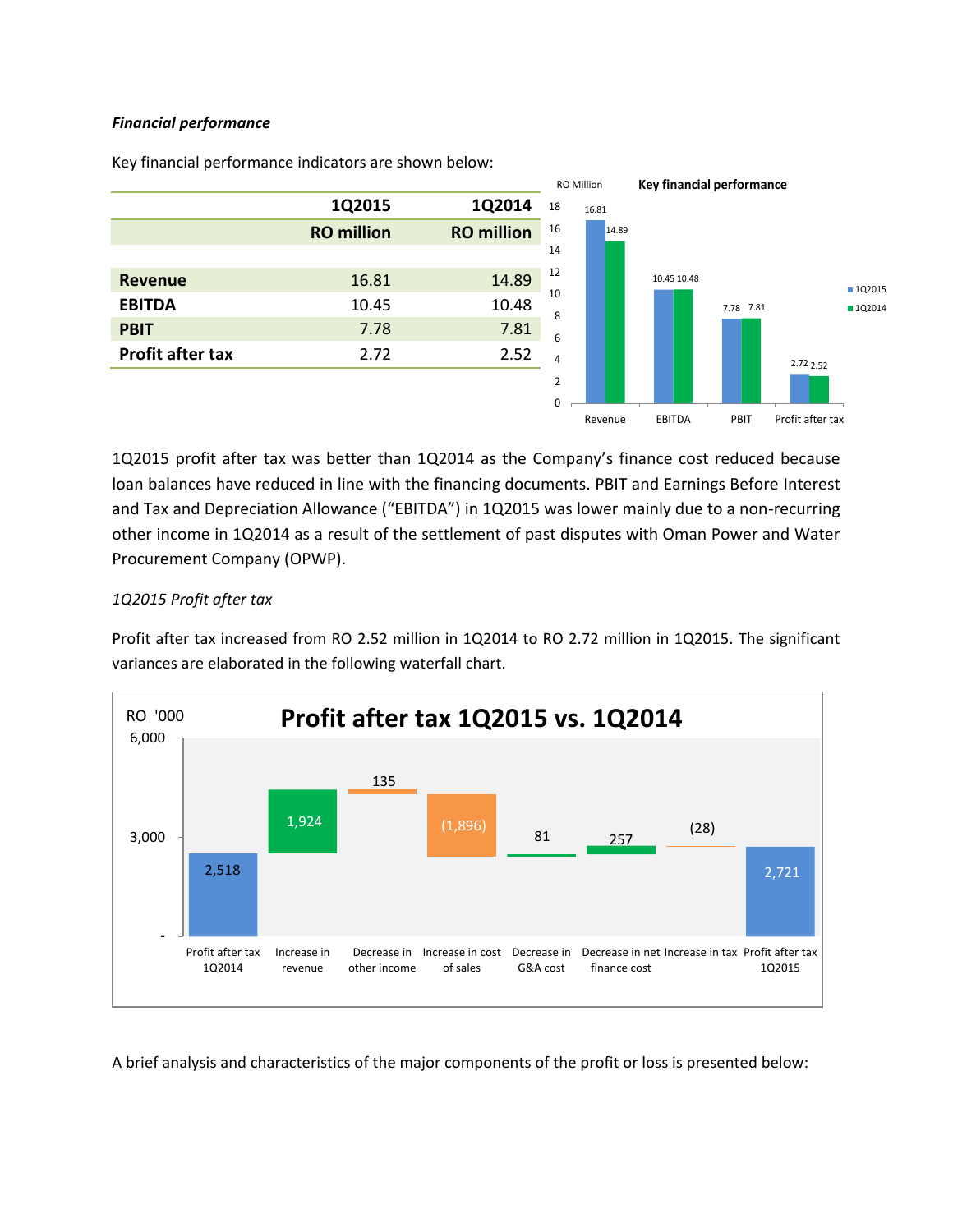#### *Revenue*

Power contributes 52% (excluding fuel charge) and water contributes 24% to overall revenue. Fuel charge revenue is a pass through and is calculated based on consumption of natural gas calculated by the Plant model. Revenue is higher as compared to last year mainly because of an increase in gas price.

### *Cost of sales*

Cost of sales mainly comprises the depreciation of property, plant and equipment and fuel cost which is pass through in nature. Cost of sales has increased in comparison with 2014 as a result of higher operation and maintenance (O&M) cost and fuel cost. Fuel cost increased due to increase in gas price by the Ministry of Oil and Gas. As fuel cost is pass-through in nature, there is corresponding increase in fuel charge revenue as mentioned above.





### *Net finance cost*

Net finance cost decreased in 1Q2015 compared to 1Q2014 due to the repayment of a term loan in line with its financing documents.

#### *Financial position*

|                          |            | 31 March<br>2015 | 31 March<br>2014 | 31 December<br>2014 |
|--------------------------|------------|------------------|------------------|---------------------|
| Total assets             | RO million | 362.06           | 378.47           | 371.54              |
| <b>Total liabilities</b> | RO million | 287.37           | 298.16           | 293.26              |
| Shareholders funds       | RO million | 100.66           | 100.44           | 101.95              |
| Shareholders equity      | RO million | 74.69            | 80.31            | 78.28               |
| Current ratio            |            | 1.64:1           | 1.50:1           | 1.75:1              |
| <b>Gearing ratio</b>     |            | 77:23            | 76:24            | 76:24               |
| Net assets per share     | RO/share   | 1.05             | 1.05             | 1.07                |